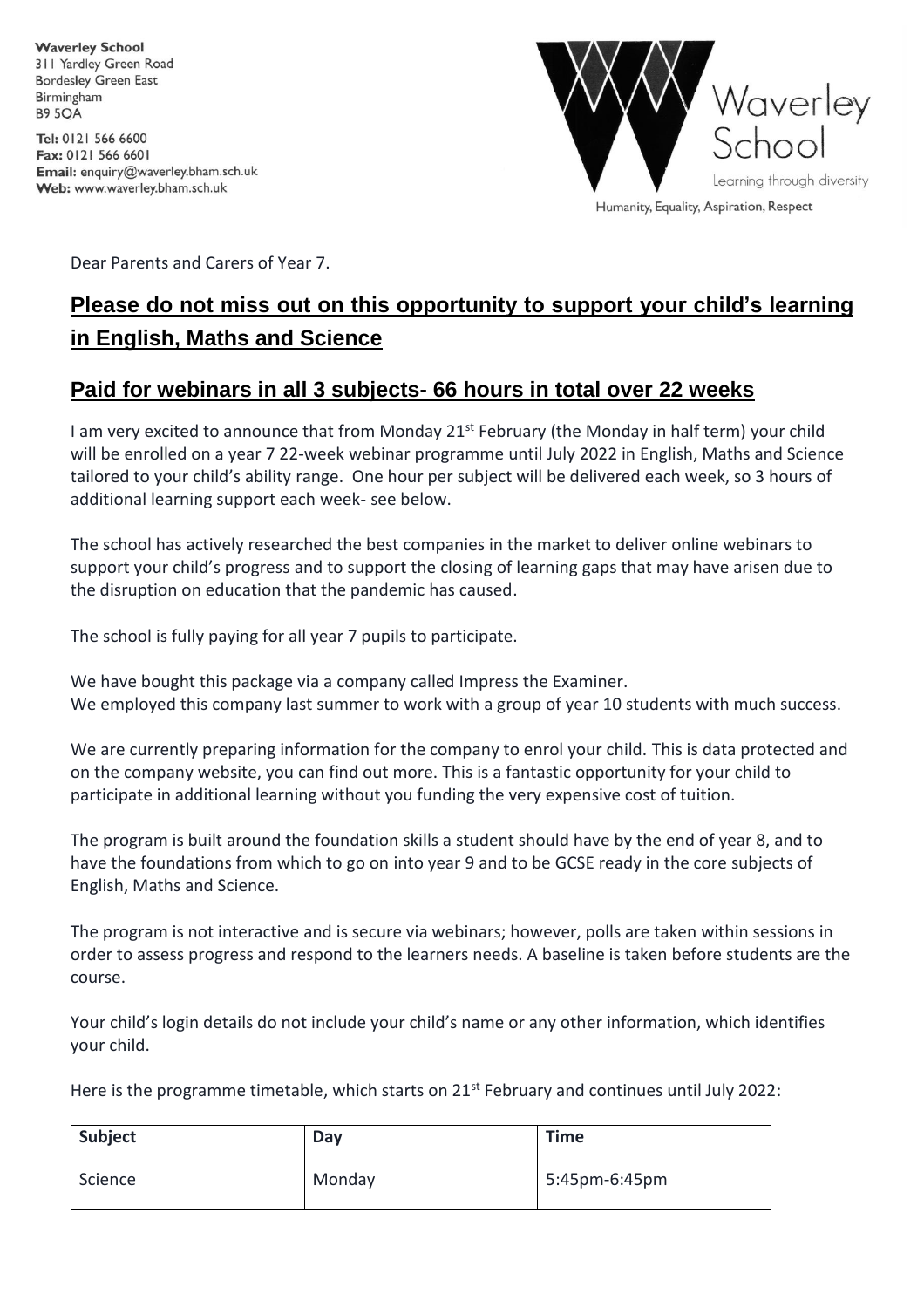| English | Thursday  | 6:50pm-7:50pm |
|---------|-----------|---------------|
| Maths   | Wednesday | 5:05pm-6:05pm |

# **What happens next**

1. Week of 7<sup>th</sup> February 2022, we will provide the login details to each year 7 child and students carry out their baselines at home

2. The program begins on  $21^{st}$  February 2022- see the attached schedule above

# **Devices to access the program**

Any device such as a desktop, laptop or tablet is suitable, as well as internet access to engage. A mobile phone device is not ideal.

# **Logging onto the webinar platform**

The students will have to go to the following URL: [https://online.impress.education/login/index.php.](https://online.impress.education/login/index.php) Once they click on this link they will be taken to the student login page. Here, students will need to input their username and password and press return. This will take them to the course page for the platform.

# **Platform opening & Pre-assessments**

The platform opens on the 7th February. We will show your students how to login, but the course content/pre-assessments will not be available until 21<sup>st</sup> February.

From the 7th February onwards all pre-assessment for each subject will be available as well as a very short wellbeing questionnaire. Each pre-assessment will take 25 minutes at the most and will be set to be completed at home. The pre-assessment supports the starting points and must be completed by your child.

This is a brilliant opportunity for your child. Please do not miss out on it.

If you have any queries, please contact Mr Amin, Mr Derry or Mrs Lloyd.

Yours sincerely,

 $k$ lloyd

Mrs A Lloyd Co-Principal

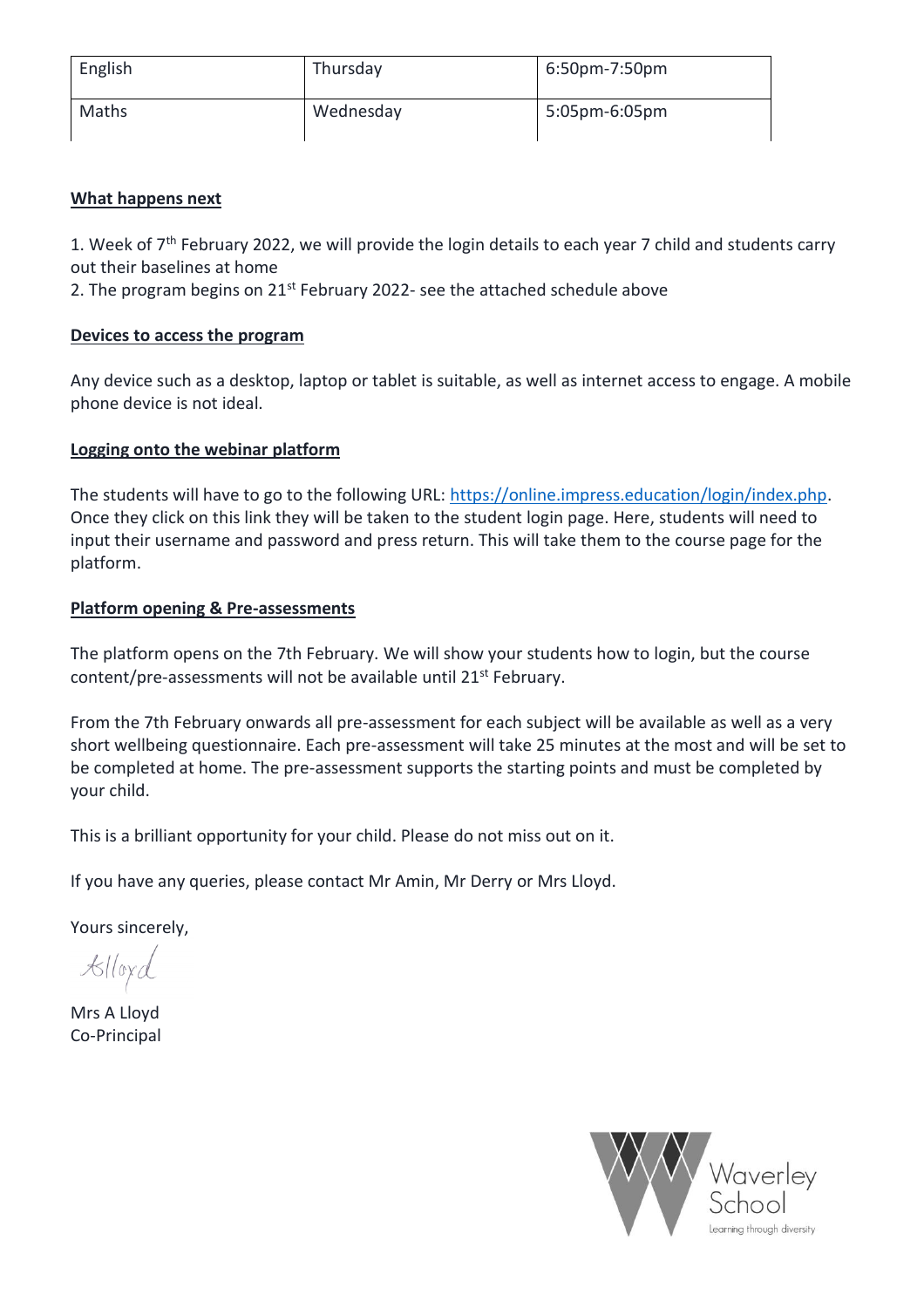#### **Program structure**

The 22-week program delivers courses in English, Maths and Science - 3 hours a week

Each week we teach 3 separate sessions per course targeting different student abilities

Each session is for 60 minutes.

#### **Course Design**

The courses were designed using a combination of information from a multitude of resources. The focus for the course was always around misunderstanding, miscommunication and the most challenging areas of learning.

The staff involved in the curriculum design have significant experience in their own specific subject fields, as well as and including being Specialist Subject Leaders in Education or Lead Practitioner in Educations in the relevant subject areas.

In addition, Impress staff carried out their own research, as well as using established research from renowned and well respected educational bodies like the Education Endowment Fund.

#### **Assessment**

At the start of the program there will be a baseline assessment of student ability. Then, at the in stages, there will be a comparative assessment, allowing us to report on student progress.

#### **Attendance & Engagement**

Our platform allows us to report but the weekly attendance of each student, and their engagement during the live sessions via polls.

During each session we conduct up to 3 live polls that help us measure and report student engagement.

# **Qualitative Evaluation**

At the start of the 22-week course, the students will be given an anonymous questionnaire looking at their attitudes to learning, what they think of their own ability and their satisfaction levels.

#### **Safeguarding**

Safeguarding is of paramount importance to Impress and we operate robust safeguarding policies across the organisation for both onsite and offsite activities.

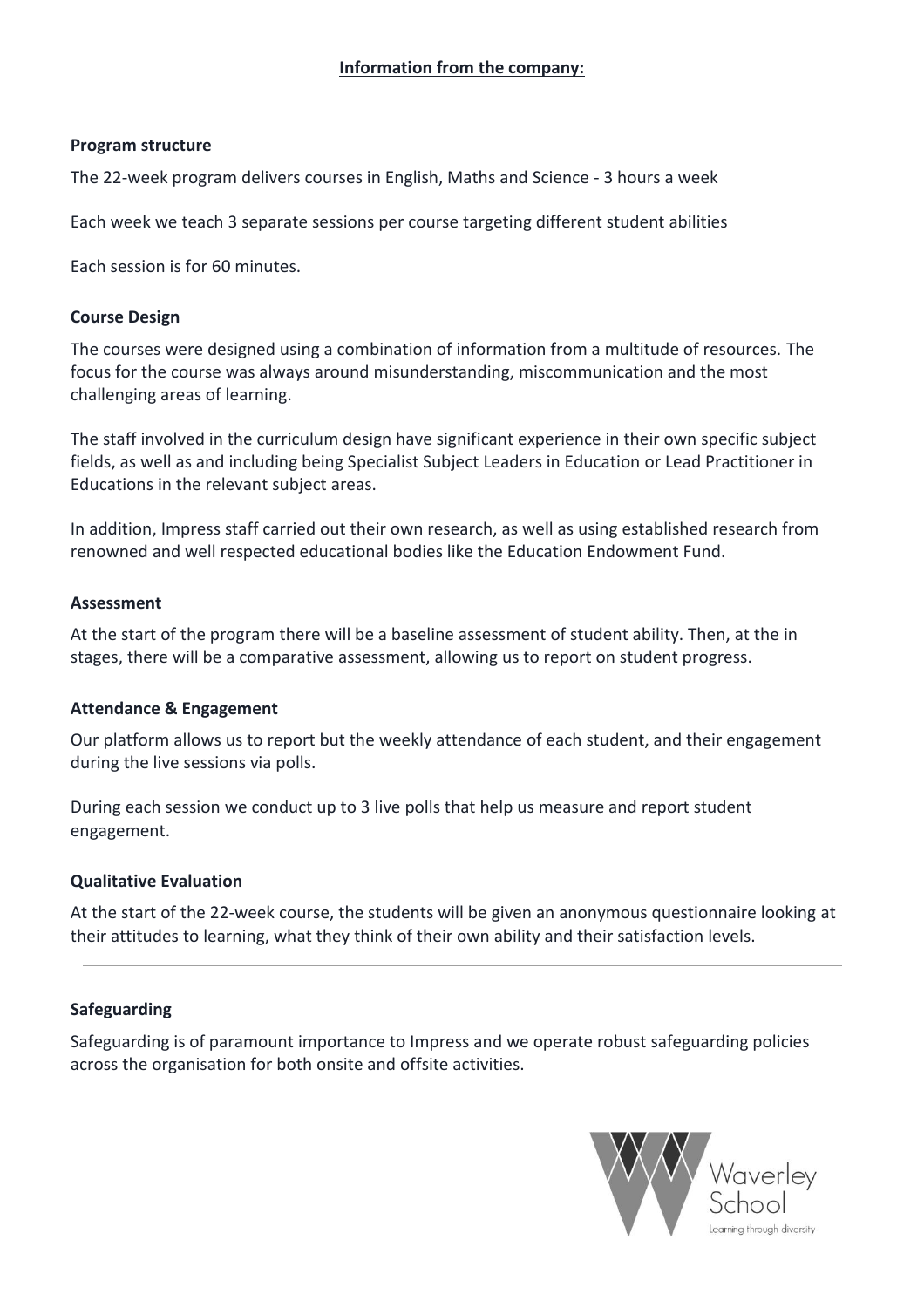For information relating to the security and safeguarding of the online platform please see the company policies for further information. Available here: <https://impress.education/>

# **Recruitment of Staff**

We look for the very best professionals in their fields. Each tutor is individually headhunted with the assistance of our recruitment department and only invited to apply once specific criteria are met. We have a dedicated business administration team to ensure our selection and recruitment policies are followed strictly and this gives our clients' confidence that we are providing a safe and expert environment for students.

We forge strong partnerships based on our deep commitment to promote safe recruitment; our internal procedures are vigorous and in line with safer recruitment principles. We ensure all our tutors are recruited in accordance with the latest legislative advice and ensure our recruitment process is transparent to our clients.

Our staff are selected once they have had full background checks and are fully DBS checked. Our core business model and ethos is on the basis that we provide high-calibre teaching experts. On that basis, we ensure a robust safeguarding and recruitment and selection procedure is followed when selecting staff.

# **Staff Security and Monitoring**

- All staff will be given identifying name badges and lanyards so are easily identifiable to students/parents and other staff. Each staff member will be given allotted online access to carry out their designated online classes only.
- Only those provided with online access will be able to access the online learning environment.
- Impress will be carrying out monitoring of sessions in a remote capacity to ensure the smooth operation of sessions and to ensure the security and safety of students and the quality of provision
- All sessions are run using tight security protocols to ensure only allocated users can login to the platform.
- Our staff are issued with a Code of Conduct that governs their environment, dress code and conduct in front of students at all times. In addition, we will carry out live spot checks throughout the course sessions to ensure our tutors abide by our Code of Conduct at all times. If a concern is raised with us at any point throughout the course it will be investigated and dealt with immediately.
- All of our teachers hold a current DBS and have undergone extensive safeguarding checks and have undertaken annual safeguarding training.